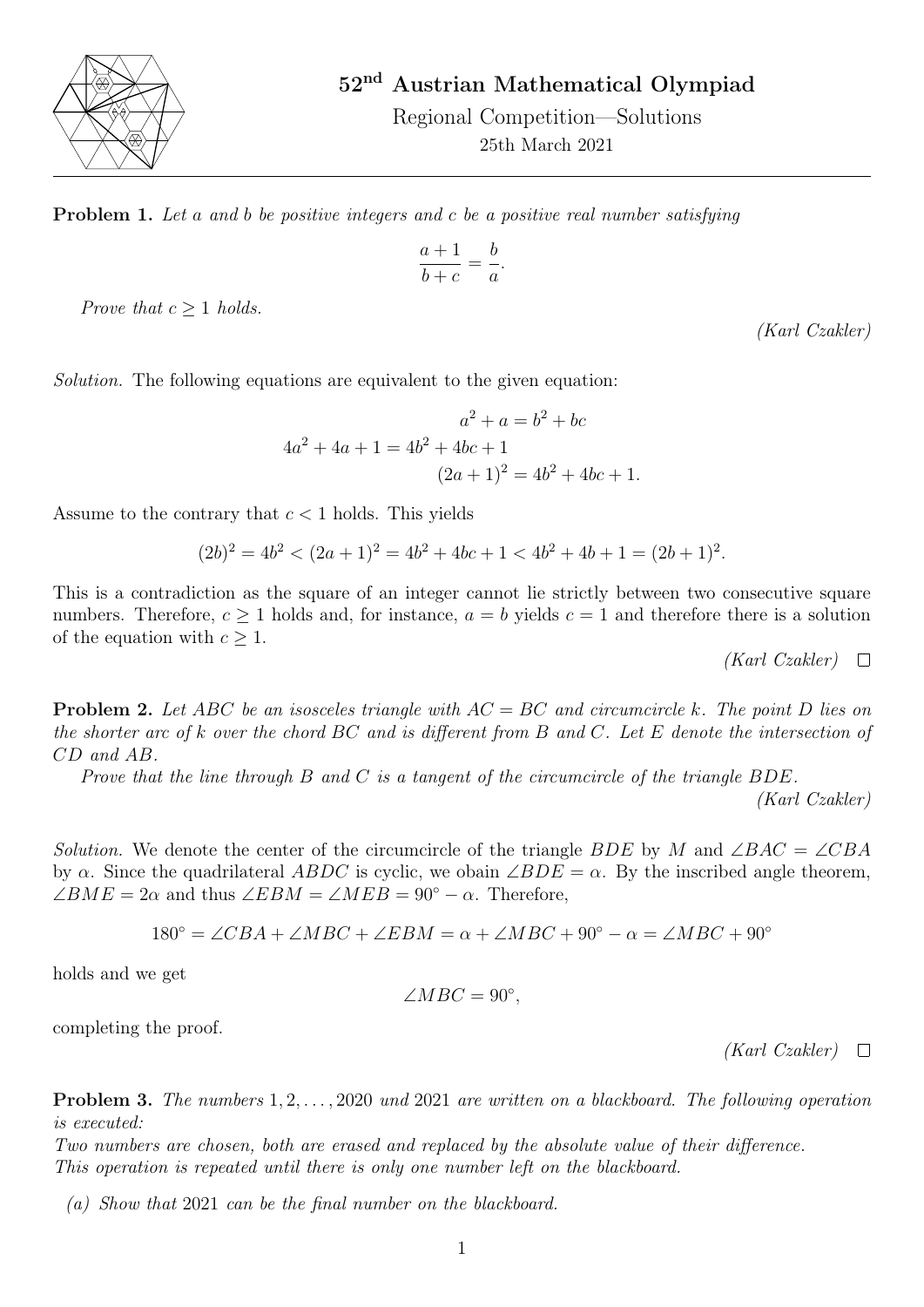

Figure 1: Problem 2

(b) Show that 2020 cannot be the final number on the blackboard.

(Karl Czakler)

Solution. (a) Let us first choose the following 1010 pairs of numbers:

 $(1, 2); (3, 4); \ldots; (2019, 2020).$ 

The absolute value of the difference within each of these pairs is 1. After applying the operation for each of these pairs, the number 2021 and 1010 times the number 1 remain on the blackboard. Now we execute the given operation 505 times with pairs of the form  $(1, 1)$ . Then the number 2021 and 505 times the number 0 remain on the blackboard. As  $2021 - 0 = 2021$  and  $0 - 0 = 0$ , we end up with 2021 as the final number on the board after additional 505 operations, regardless of the pairs we pick at each step. Remark. Here we have just given one example among several possible choices of building pairs and ending up with 2021.

(b) We prove a more general statement: The final remaining number on the blackboard cannot be even.

As

 $a - b \equiv a + b \pmod{2}$ ,

we obtain that the parity of the sum of all numbers on the board is an invariant throughout the game. At the beginning, the sum of the numbers on the blackboard is

$$
\frac{2021 \cdot 2022}{2} = 2021 \cdot 1011,
$$

an odd number. Therefore, the final number on the board must be odd as well. In particular, 2020 cannot be the final number on the blackboard.

 $(Karl Czakler) \quad \Box$ 

**Problem 4.** Determine all triples  $(x, y, z)$  of positive integers satisfying

$$
x \mid (y+1), y \mid (z+1)
$$
 and  $z \mid (x+1)$ .

(Walther Janous)